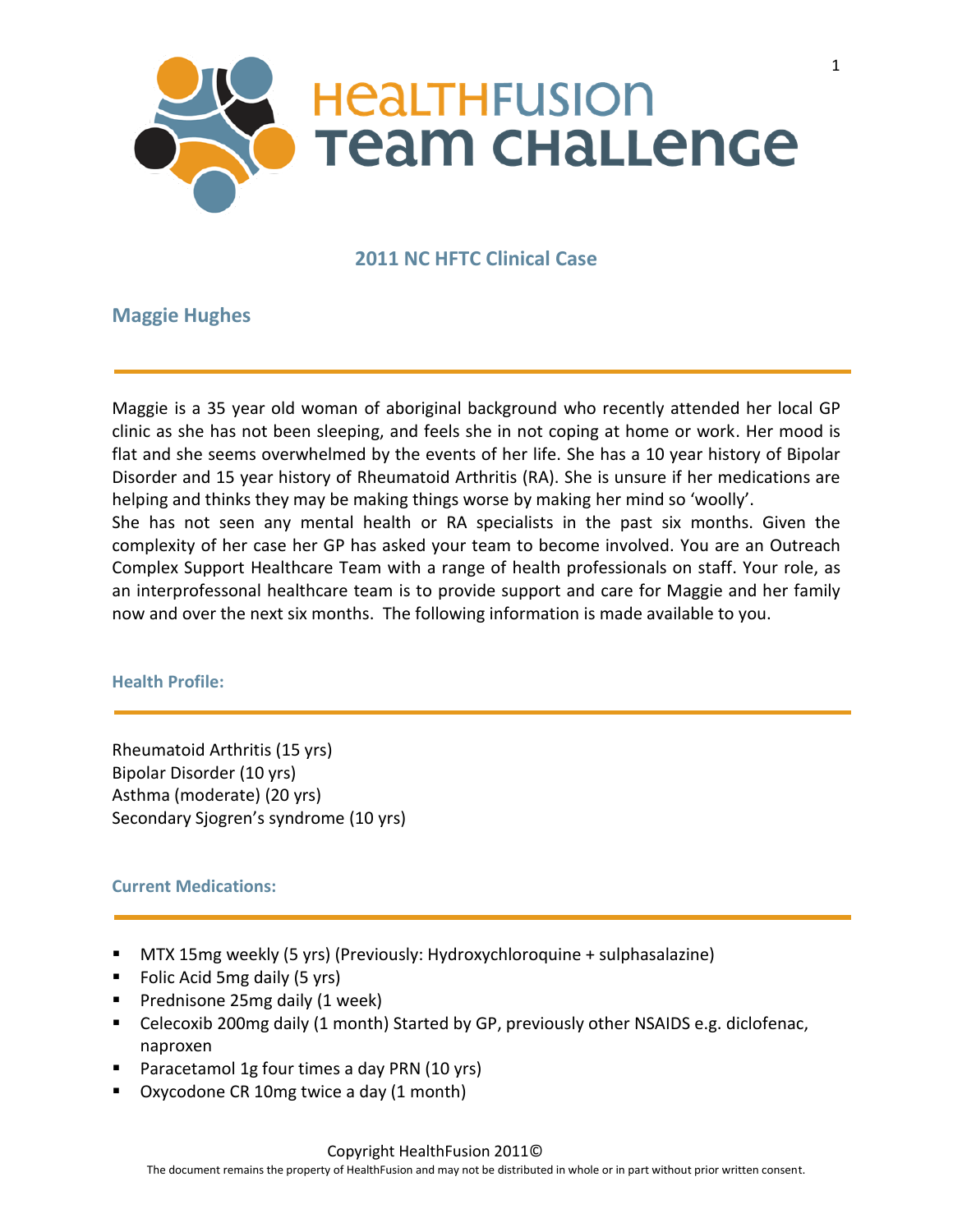- Lithium 500mg twice a day (19 yrs)
- Olanzapine 20mg Daily (2 yrs)
- Valium 5mg PRN (10 yrs)
- **St John's Wort daily PRN (has using frequently over the past month)**
- Symbicort (budesonide 400mcg + eformoterol 12mcg) One puff Twice a day (3 yrs) Previously Budesonide 400mcg One puff twice a day (10 yrs)
- **Salbutamol 100mcg Two puffs PRN (20 yrs)**
- **Refresh Liquigel PRN (dry eyes)**

#### **Immediate Concerns**

- Mood is flat and she is feeling lethargic and hopeless. Speech is slow. History of maternal depression.
- Weight
	- Struggles to maintain healthy weight (166cm tall weight- 40 kg).
- Respiratory function
	- Recurrent exacerbations of asthma.
- Medication management is disorganized.
- Insight
	- Sometimes feels that she can manage her mental health condition without medication.

## **Family/ Social**

- Family situation.
	- Maggie is a single parent of two children. She was born and grew up in Dubbo area where she attended school and TAFE. She married at the age of 23 and has always worked in admin/secretary jobs. Maggie and her husband divorced five years ago and he now lives interstate with his new family and has no contact with Maggie and the children. During her marriage her husband was her main support person when her health conditions flared up. Since her divorce her ability to manage her life circumstances and health conditions has diminished. She does not have many friends.
	- She moved to this region after her divorce in order to be closer to her grandmother who was a significant person in her life. Her grandmother died 2 years ago and she is not in contact with any other extended family in this area. Most of her family of origin live in Dubbo area and are not physically or emotionally supportive, mainly because Maggie struggles to maintain any contact with them.
	- Maggie has two children aged 10 (Francine) and 7 (Michael) who live with her. The youngest child has been diagnosed with ADHD.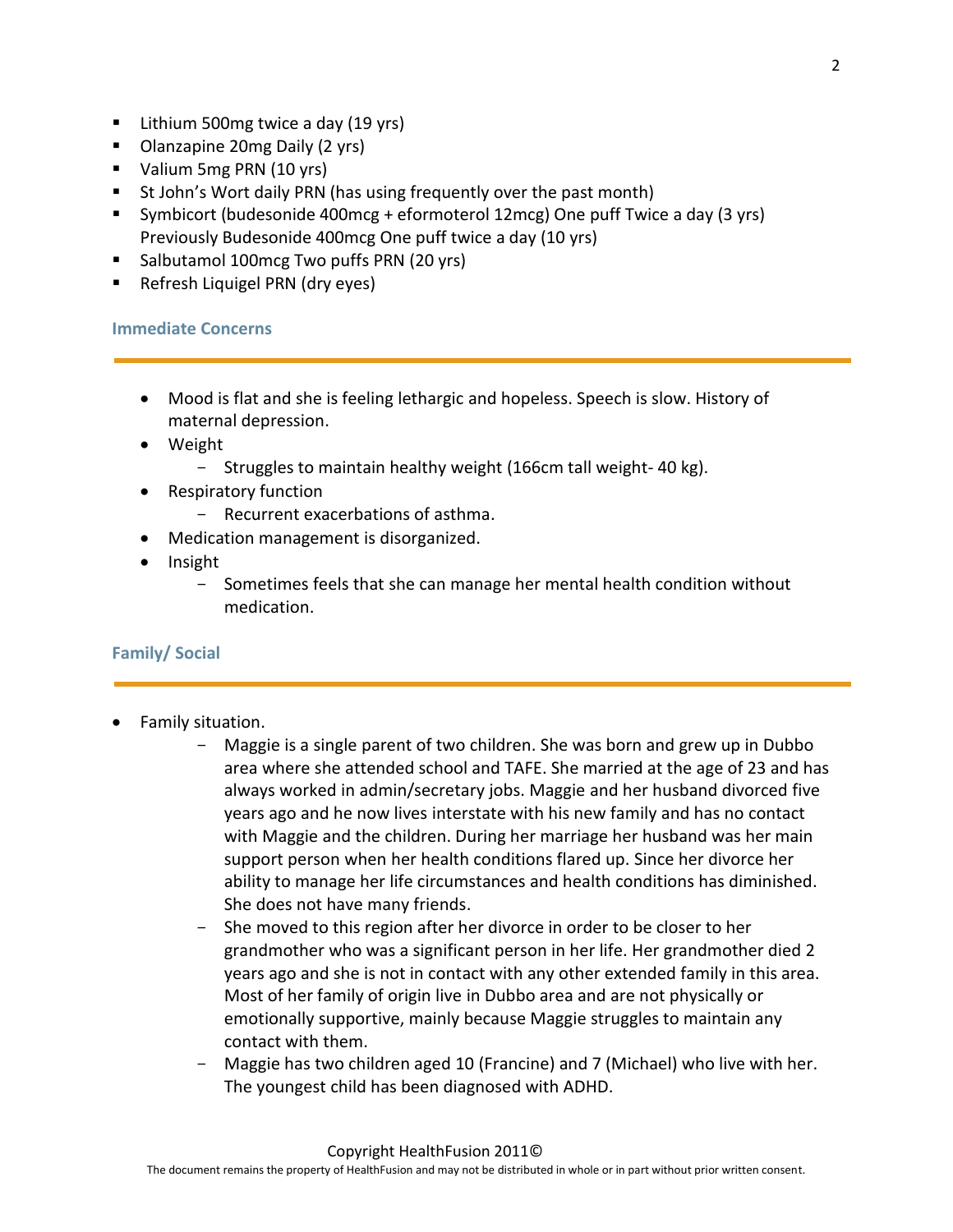- Both children have asthma.
- Family support/education
	- The children are not connected with any agencies.
	- Maggie receives child support payments
- Work
- Maggie works part-time during school hours as an office assistant in a plastic molding manufacturer. The workshop environment beside her office is very dusty and she often finds the air quality poor. She has not been at work for the past two weeks (sick leave) and is fearful that she cannot return to work and will lose her income. She has not disclosed to her employer that she has a mental health condition. Her workplace is aware of her RA and sympathetic to her need to work flexible hours when she has a flare-up. She is generally popular at work but does not see work colleagues as friends.
- Leisure interests
	- Maggie finds work and caring for her family so exhausting that she never has time for leisure activities. She has no organized exercise or sports interests. Incidental exercise occurs when she walks to and from the bus stop for work.
- Transport
	- She has a car but it is currently broken down and Maggie has not got around to organizing to get it to the mechanic. She is concerned that she will not be able to afford cost of repairs

## **Accommodation**

- Type
- Lives in rented home. Rents have recently increased in the area and will all the other increases in utilities bills Maggie is fearful she will be unable to continue meeting rent payments.
- The home is an older style building and is high set on a sloping block (eight wood steps at the front and 14 at the rear). Laundry is under the house and washing line is in the middle of the back yard which slopes steeply down away from the house and is uneven. The house is carpeted but the carpet is old and needs replacing. Dust constantly falls from the tongue and groove ceilings. Many of the fixtures and fittings are old and are difficult for her to manage.
- Modifications
	- There are no modifications.
- Access
	- Not located close to shops.
	- When Maggie is relatively well, she can catch a bus. The bus stop is 200m from the house.